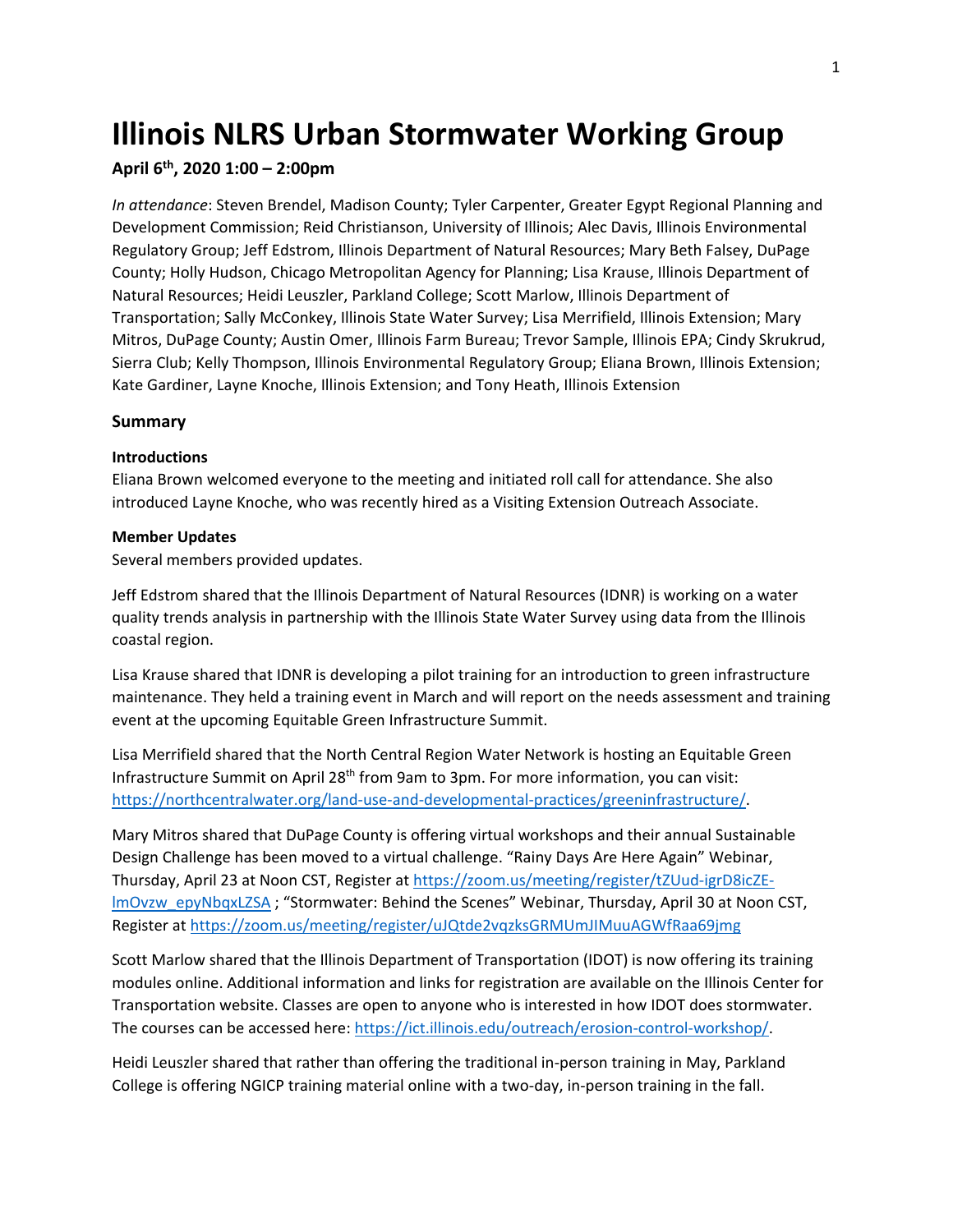Holly Hudson shared that the Chicago Metropolitan Agency for Planning (CMAP) was just starting to work out agreements with municipalities for the Local Technical Assistance (LTA) program when the shelter-in-place order went into effect. While this may affect municipalities' ability to do these projects, CMAP will continue to advance the work with those that can. LTA projects include comprehensive plan updates and stormwater plans.

## **Subgroup Updates**

Education Subgroup: University of Illinois Extension is offering a series of webinars, some of which are related to stormwater, climate, and gardening. With that in mind, Eliana is putting together a small webpage of resources on the Illinois Extension site. In contrast to the USWG Resource Repository, which is still housed on the IAFSM website, the Illinois Extension site would include more homeowner-focused resources. Once the webpage is set up, Eliana will share it with the group for feedback.

Tracking Subgroup: Eliana Brown and Reid Christianson have collaborated with Illinois EPA on a stormwater and green infrastructure calculator, which would help track their Illinois Green Infrastructure Grant, should it come back online. That work was started before the shelter-in-place order, so it hasn't gone any further. However, Reid had previously developed a calculator as part of the Chesapeake Bay project and it can be modified to fit Illinois' needs, including adding different BMPs.

## **Next Steps**

- Eliana will set up a stormwater webpage on the Extension website and share it with the group for review and feedback.
- Mary Mitros will send Kate Gardiner the URL for the DuPage County programs once it becomes available.
- The group will start monthly Zoom meetings. Kate Gardiner will send out a Doodle Poll to determine the best standing time.
- Save the date for the 2020 Illinois Nutrient Loss Partnership Workshop on November  $6<sup>th</sup>$  in the iHotel.

# **Meeting Minutes**

# **Introductions**

Eliana initiated a roll call for attendance and introduced Layne Knoche. Layne has been working with Eliana and Kate for a couple years and is familiar with the Illinois NLRS and urban stormwater. He was recently hired as a Visiting Extension Outreach Associate.

## **Member Updates**

Jeff Edstrom: The Illinois Department of Natural Resources Coastal Program must have an approved nonpoint program. All outstanding sections have interim approval, so it will go to public comment in six months to a year and finalized after that. The Illinois Dept. of Natural Resources is working on a water quality trends analysis, taking data from the Illinois coastal region to better understand the trends. This will let us know what needs to be done. We are partnering with the Illinois State Water Survey, who will use their Fox River model for the Illinois coastal region to determine gaps in data. Once we figure out the trends, we can determine what data we need and how to think about data collection and analysis into the future. Should we consider real-time or continuous data? Do we need to look at modeling like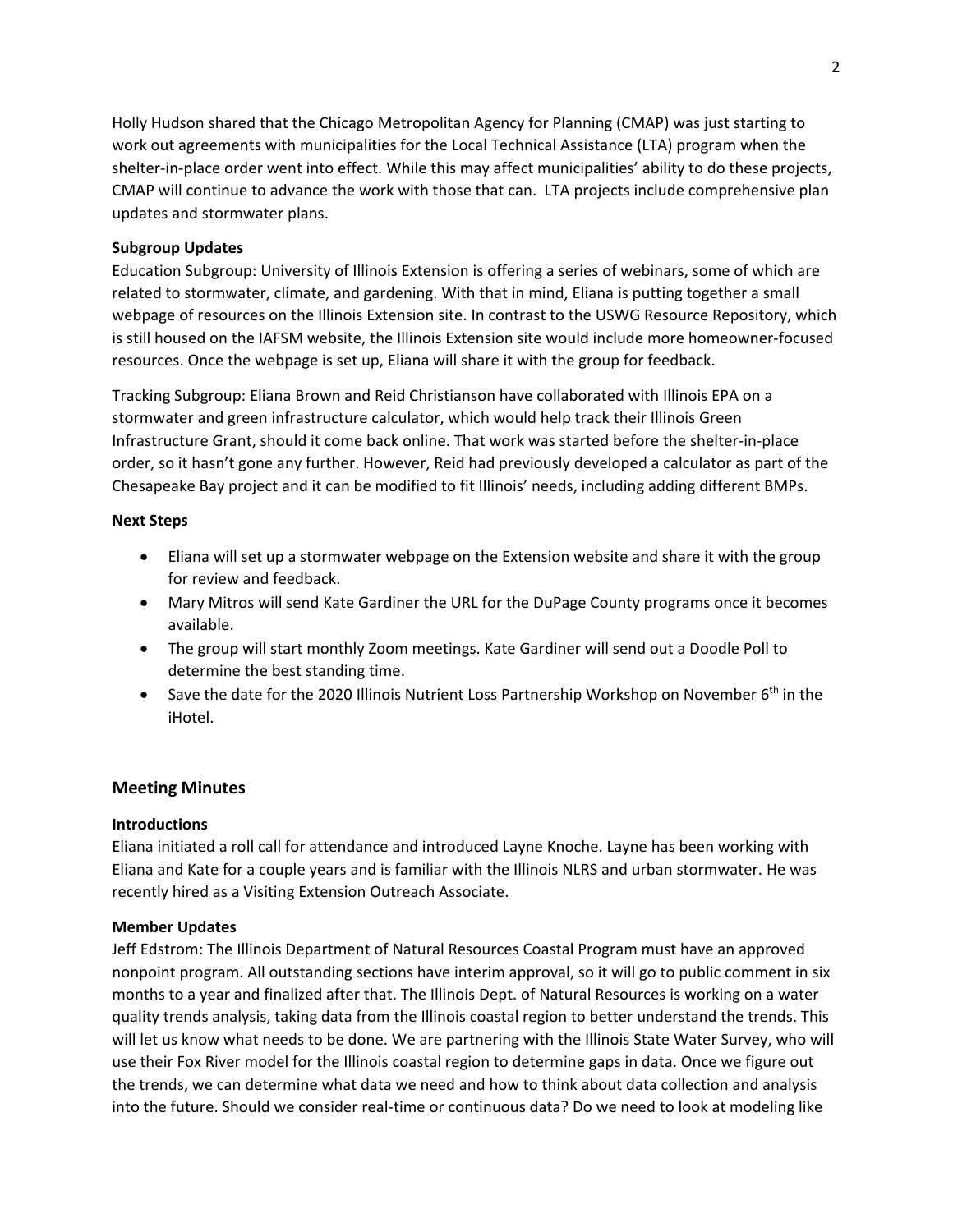we have with beaches and is it useful? The idea is to look at management actions to take now, actions to take soon, and how to collect data in the future. We think this could have potential implications for data collection in urban areas statewide.

Eliana Brown: What is the timeframe?

Jeff Edstrom: The contract date goes through June 2021 for the trends analysis, which will have three components: (1) collecting the data, (2) initial analysis, and (3) determining if we have enough data to do a model analysis of the trends.

Sally McConkey: What parameters are you looking at?

Jeff Edstrom: We are looking at anything that will affect the water quality of the coastal areas, including Lake Michigan tributaries and sediment data.

Holly Hudson: Is it purely coastal or are you including areas that lead into the coastal area?

Jeff Edstrom: We're considering tributaries like the Waukegan River, Chicago River within the coastal boundaries, Calumet River, etc.

Holly Hudson: We have been discussing volunteer monitoring data across Illinois, so this could be support for that too.

Jeff Edstrom: We're working closely with Illinois EPA on this and looking at the resources that are available, including contractual issues for data collection if you use state funds. There is also data that aren't paid for by the state that might be helpful on some levels to augment decision making. Holly, you should also be on this advisory committee.

Lisa Krause: We had been developing a pilot training for an introduction to green infrastructure maintenance, which was held on March  $10^{th}$ . We worked with a lot of partners, including Heidi Leuszler at Parkland College, OAI, Cardno, the Chicago Region Trees Initiative, and more. We also utilized preand post-surveys that day that had 14 participants. Several attendees were job seekers who were able to take advantage of OAI's resources. Two-thirds of the attendees were from Illinois with the remaining third coming from Indiana. We will report on the needs assessment and training event at the upcoming Equitable Green Infrastructure Summit.

Holly Hudson: Could you tell us more about the Equitable Green Infrastructure Summit?

Lisa Krause: I believe Lisa Merrifield is one of the organizers, so she can talk more about that.

Eliana Brown: Can you talk about the training components?

Lisa Krause: The day started with a general introduction to stormwater and urban watersheds, additional information about soils, day on the job training, an engineer from the Metropolitan Wastewater Reclamation District of Greater Chicago spoke, and we offered basically a sampler for the National Green Infrastructure Certification Training (NGICP) program. We are in communication with Heidi on ways to collaborate with NGICP and see if this can be a way to bridge people into that program and be in step with language of that program.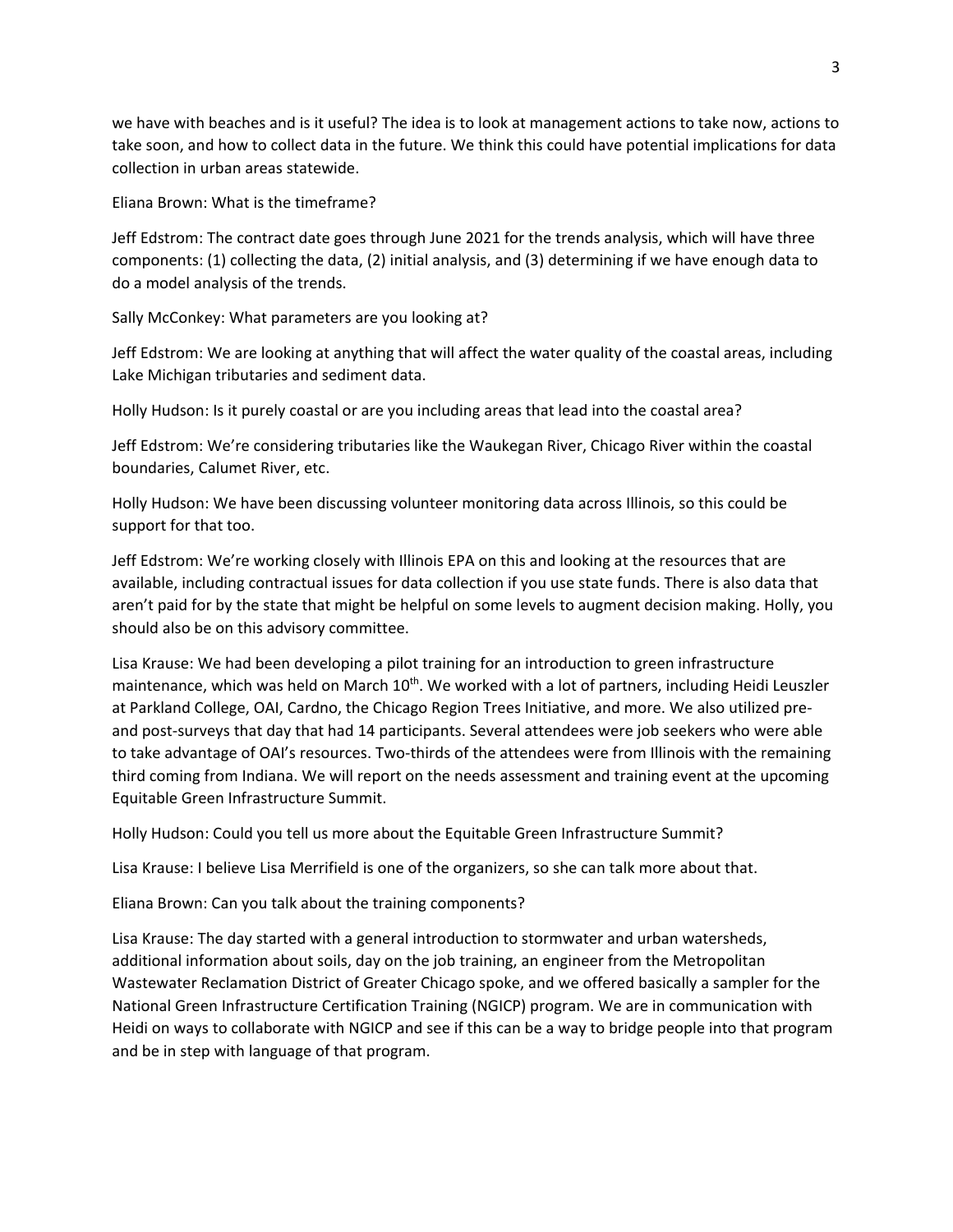Heidi Leuszler: I talked to the folks at NGICP who were interested in how the workshop went and they were excited to hear it went well. They are interested in how it goes post-social distancing and are interested in making it an official NGICP one-day workshop.

Lisa Krause: I'm so happy to hear that!

Lisa Merrifield: More about this summit, in the past year from NCWRN a team of us from the Midwest have been working on equitable green infrastructure and how they are implementing things like social justice in place of green infrastructure, etc. Instead of cancelling the event outright, we are coming together online as a virtual summit. The summit will be held on April 28<sup>th</sup> from 9 am to 3 pm with plenty of breaks. I will send Kate the link to share. Our keynote facilitator is someone out of Cincinnati and she is working at the intersection of water quality, inclusion, social justice, etc. We will talk about our listening sessions, get feedback from participants to know how we go forward to make green inf more accessible to cities and how our organizations can help. We hope to get good feedback and release a whitepaper afterwards. For more information, you can visit: [https://northcentralwater.org/land-use](https://northcentralwater.org/land-use-and-developmental-practices/greeninfrastructure/)[and-developmental-practices/greeninfrastructure/.](https://northcentralwater.org/land-use-and-developmental-practices/greeninfrastructure/)

Heidi Leuszler: I was looking forward to it! Glad you can continue online.

Lisa Merrifield: Me, too. We figured it was better to meet virtually and we can always meet in person next year.

Eliana Brown: One of the upsides of a virtual summit is that folks across the state can attend more easily.

Lisa Merrifield: True, we had 40 people registered originally and now we are up to 60-70 registrants. More participants will give us better information.

Eliana Brown: Would anyone else like to share an update?

Mary Mitros: At DuPage County, we just announced workshops that we cancelled and have now reannounced as virtual. It's up to 100 participants with video and audio and a Sustainable Design Challenge has been moved to a virtual challenge. So we are making videos of the challenges and students are submitting their projects for review. Register a[t https://zoom.us/meeting/register/tZUud](https://zoom.us/meeting/register/tZUud-igrD8icZE-lmOvzw_epyNbqxLZSA)[igrD8icZE-lmOvzw\\_epyNbqxLZSA](https://zoom.us/meeting/register/tZUud-igrD8icZE-lmOvzw_epyNbqxLZSA) ; "Stormwater: Behind the Scenes" Webinar, Thursday, April 30 at Noon CST, Register at<https://zoom.us/meeting/register/uJQtde2vqzksGRMUmJIMuuAGWfRaa69jmg>

Scott Marlow: I can share how our training is adapting to COVID-19. We are now switching to only online classes. In the past, most classes have been held at the iHotel. There are three diff modules and I will be teaching Mod 2 in April. We are doing it all online, so it might be challenging to do some of these courses, since this is new. If you go to the Illinois Center for Transportation website, all the classes are listed there. I'm not sure how many have taken these courses, but they are open to anyone who is interested in how the Illinois Department of Transportation (IDOT) does stormwater.

Eliana Brown: Do the consultants need this certification to work on IDOT projects?

Scott Marlow: It's recommended, as you need to know IDOT policies and standards. The courses can be accessed here: [https://ict.illinois.edu/outreach/erosion-control-workshop/.](https://ict.illinois.edu/outreach/erosion-control-workshop/)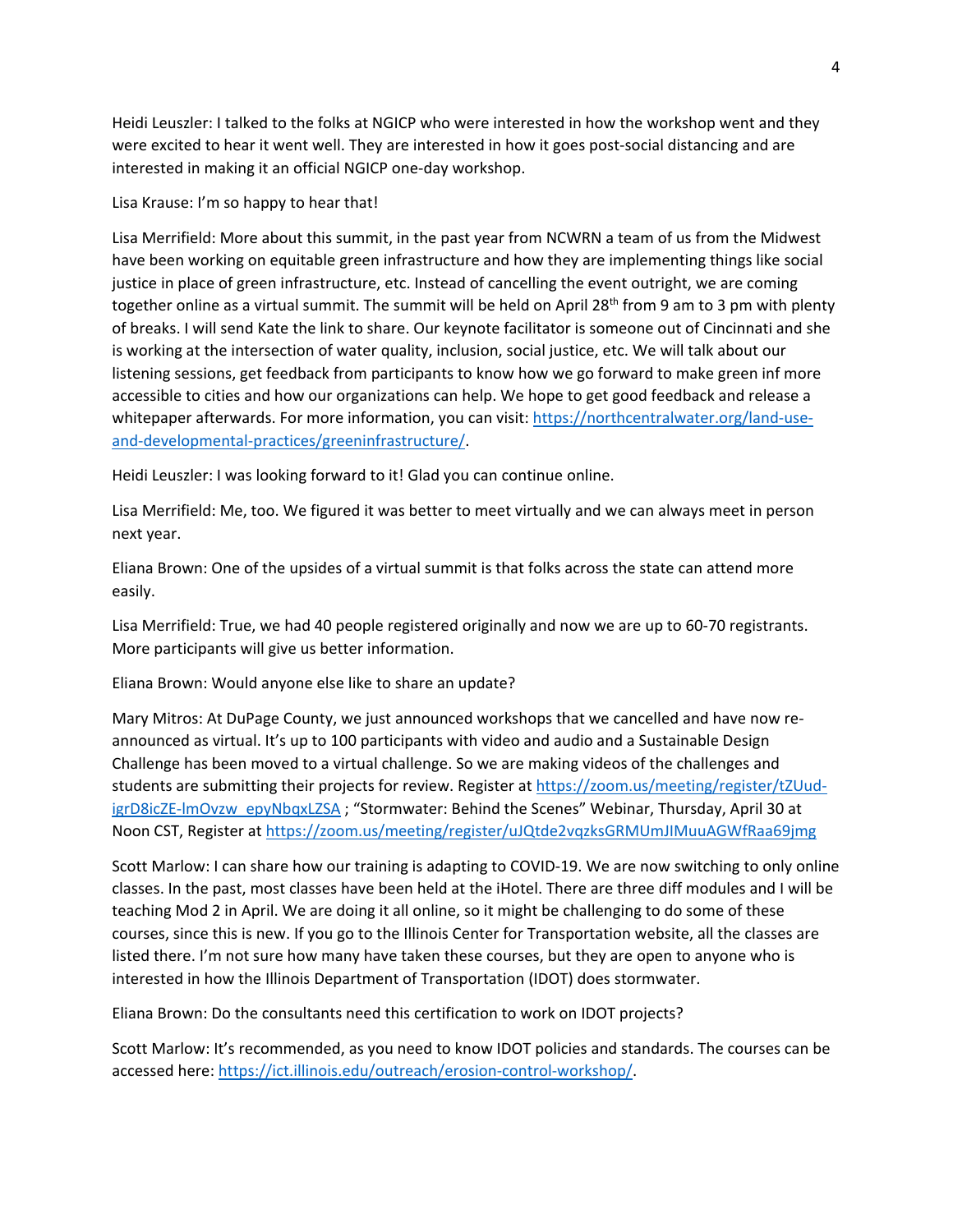Heidi Leuszler: Parkland was planning to have a May training for the NGICP course, which is no longer happening. I spoke with NGICP about offering a blended curriculum that is ready to launch. Instead of a five day in-person training, there will be a two-day, in-person training in the fall with the rest of the material available online.

Eliana Brown: Any other updates?

Holly Hudson: CMAP was just starting to work out agreements with municipalities for the local technical assistance program. They might be doing comprehensive plan or stormwater plan updates. Depending on the municipality or neighborhood group, their capacity is changing as they need to redirect focus to other projects. CMAP is keeping our website up to date and planning is going ahead as staff are learning new technology.

### **Subgroup Updates**

Education Subgroup: Illinois Extension has been offering webinars, some of which are related to stormwater, climate, and gardening. With that in mind, Eliana is putting together a webpage of stormwater resources on the Extension site. Are there any resources to add? What would be helpful? The Resource Repository is still housed on the IAFSM website. Illinois Extension site would include more homeowner-focused resources. Are there any thought on how Extension could be helpful on this? Eliana will set it up and share it with the group for feedback.

Tracking Subgroup: Eliana Brown and Reid Christianson have collaborated with Illinois EPA on a stormwater and green infrastructure calculator, which would help track their Illinois Green Infrastructure Grant, should it come back online. That work was started before the shelter-in-place order, so it hasn't gone any further.

Reid Christianson: The nice thing about that spreadsheet tool is that it is not locked down to the Chesapeake Bay only, it can be modified to fit our needs, including adding various BMPs that we had included on our "wish list."

Cindy Skrukrud: How does this tool relate to the spreadsheet tools that Illinois EPA has used in the past for calculating 319 projects?

Reid Christianson: Usually the 319 projects were calculated using STEPL or national EPA tools, which have a few limitations, and what we were working on is a bit more comprehensive and fairer for calculations. There is utility in thinking about the other tools for consistency, if that's what's needed.

Lisa Krause: Is this the EPA calculator? [https://www.epa.gov/water-research/national-stormwater](https://www.epa.gov/water-research/national-stormwater-calculator)[calculator.](https://www.epa.gov/water-research/national-stormwater-calculator) I did a training with them in late February/early March. There were some great case studies for its use in the Great Lakes, with limitations noted.

Reid Christianson: While I have never used the online version, I used the predecessor that you used off your desktop.

#### **Next Steps**

Eliana Brown: I was wondering if we would like to have more frequent meetings. This morning, I was on a call where Allison Neubauer gave a nice presentation on the Lawn to Lake program. We could have the